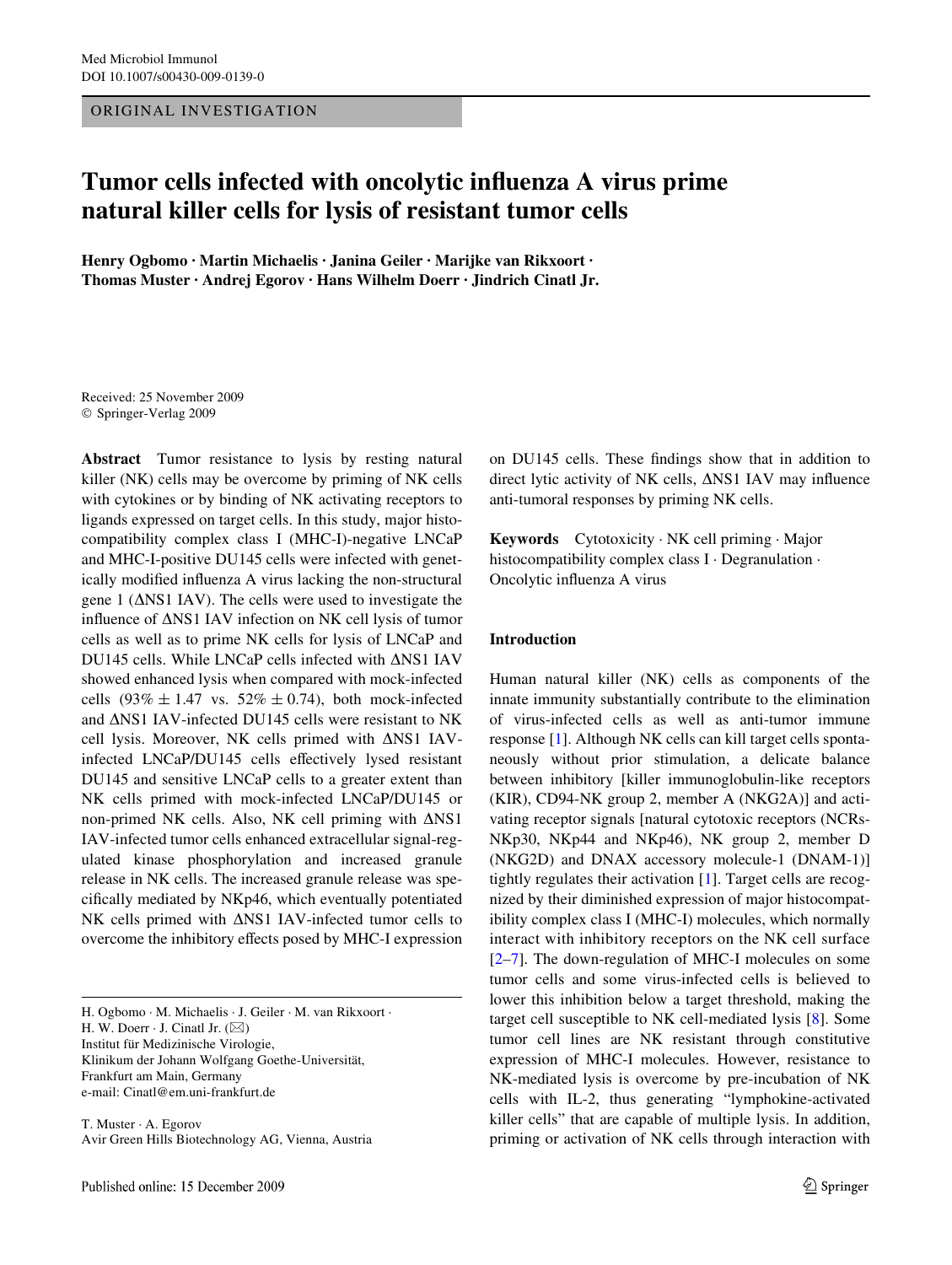susceptible target cell was shown to provide sufficient stimulus to overcome MHC-I-mediated inhibition in a manner analogous to that mediated by IL-2 [\[8](#page-8-1)]. Also, the up-regulation/induction of ligands [influenza/parainfluenza virus hemagglutinin (HA) binds NKp44 and NKp46; UL16 binding proteins (ULBP1-3) and MHC class I-related chain A and B (MICA/B) bind NKG2D; poliovirus receptor (PVR) binds DNAM-1] for NK cell activating receptors on tumor cells and virus-infected cells correlates with their sensitivity to NK-mediated killing [\[9](#page-8-2), [10\]](#page-8-3). In this regard, Mandelboim et al. 2001 [[11\]](#page-8-4) elegantly showed using target cells infected with wild type influenza A virus (IAV) that  $NK$  cell lysis was enhanced in IAV-infected target cells mainly via binding of NKp46 to viral HA expressed on target cells.

IAV infection can induce apoptosis in host cells, in vivo and in vitro [[12](#page-8-5), [13](#page-8-6)]. IAV can infect and replicate both in tumor and untransformed cells. They encode a non-structural (NS1) protein involved in virulence and inhibition of IFN- $\alpha/\beta$  system during virus infection [[14\]](#page-8-7). Interestingly, mutant IAV lacking the NS1 gene  $(ANS1 \text{ IAV})$  does not replicate in non-malignant cell lines but grows efficiently in oncogenic Ras-expressing cells [\[15](#page-8-8)] as well as in IFN-resis-tant cancers [[16\]](#page-8-9). The apathogenic nature of  $\triangle$ NS1 IAV combined with the selective replication properties of this virus in both oncogenic Ras-expressing and IFN-resistant tumor cells renders this virus an attractive candidate for use in immunovirotherapy and may be interesting for induction of NK cell activity. In this regard, the activation of the adaptive immune system by infection of tumor cells with oncolytic viruses reportedly led to the elimination of tumor cells [\[17](#page-8-10), [18\]](#page-8-11). Also, direct injection of established Renca tumors with inactivated, replication-defective Sendai virus particles was shown to cause systemic activation of NK cells and enhanced their cytotoxicity against tumor cells [\[19](#page-8-12)].

In this study, we have used MHC-I-negative LNCaP and MHC-I-positive DU145 cells that have been infected with  $\triangle$ NS1 IAV to investigate the influence of  $\triangle$ NS1 IAV on NK lysis of tumor cells as well as to prime/activate NK cells for lysis of target cells. We demonstrate that infection of prostate cancer cells with NS1 IAV renders the cells to become more sensitive to NK lysis. More importantly, our results reveal that NK cells that are primed with  $\Delta$ NS1 IAV-infected tumor cells degranulate and lyse their targets more than non-primed or mock-infected tumor-primed NK cells, even to the extent of overriding MHC-I inhibition.

## **Materials and methods**

Cell lines

DU145 and LNCaP (clone FGC) cell lines were obtained from

the German Cancer Research Center (DKFZ, Heidelberg,

Germany). The cell lines were grown in Iscove's Modified Dulbecco's Medium (IMDM) containing 10% fetal calf serum (FCS). Media and supplement were from Seromed (Berlin, Germany).

## Virus preparation

NS1 IAV [containing: PB2, PA, nucleoprotein (NP), M genes from H1N1 A/PR8/34; surface glycoproteins hemagglutinin (HA) and neuraminidase (NA) genes from H1N1 A/New Caledonia/20/99; PB1 gene from H3N2 A/Texas/1/ 77] was prepared by reverse genetics using methods as previously described [\[20](#page-8-13)].

## Reagents and monoclonal antibodies

Unconjugated influenza A virus HA antibody (IVC102) and PVR were purchased from Abcam (Cambridge, UK); unconjugated ULBP1-3 were from R&D systems (Wiesbaden, Germany); PE-conjugated MICA/B was from BD Pharmingen (San Diego, CA); purified NKp46 was from Miltenyi Biotec (Bergisch Gladbach, Germany). Fluorescein isothiocyanate-conjugated HLA-Class 1 mAb was from Biosource (Camarillo, CA), mouse anti-human HLAclass 1 antigen ABC was from US Biological (Swampscott, MA).

## Cell viability assay

Cell viability was investigated using the modified  $3-(4,5$ dimethyl-2-thiazolyl)-2,5-diphenyl-tetrazolium-bromide  $(MTT)$  assay. Briefly, LNCaP and DU145 cells were grown in 96-well plates after which they were either mock infected or NS1 IAV infected. At 20-h post-infection  $(p.i.), MTT$  reagent was added for 4 h. Thereafter,  $100 \mu l$  of sodiumdodecylsulfate (SDS) solution (20% SDS in a 1:1 dimethyformamide (DMF)/H<sub>2</sub>O solution) was added, and the plate was incubated overnight at  $37^{\circ}$ C in a CO<sub>2</sub> incubator. Plates were read on a multiwell scanning spectrophotometer (Tecan, Crailsheim, Germany) at a wavelength of 560 nm and a reference wavelength of 620 nm. Cell viability was determined as the relative reduction in the amount of MTT reduced by cells to its purple formazan derivative, which correlates with the amount of viable cells in relation to cell control.

Cytotoxicity assay and flow cytofluorometric analysis

Cytotoxicity of NK cells was determined by a 4-h coupled luminescent method using the "aCella-Tox" kit (Cell Technology, Mountain View, CA), as previously described [\[21](#page-8-14)]. LNCaP and DU145 cell lines, both mock- and  $\Delta$ NS1 IAVinfected 20-h p.i., were used as target cells. For monoclonal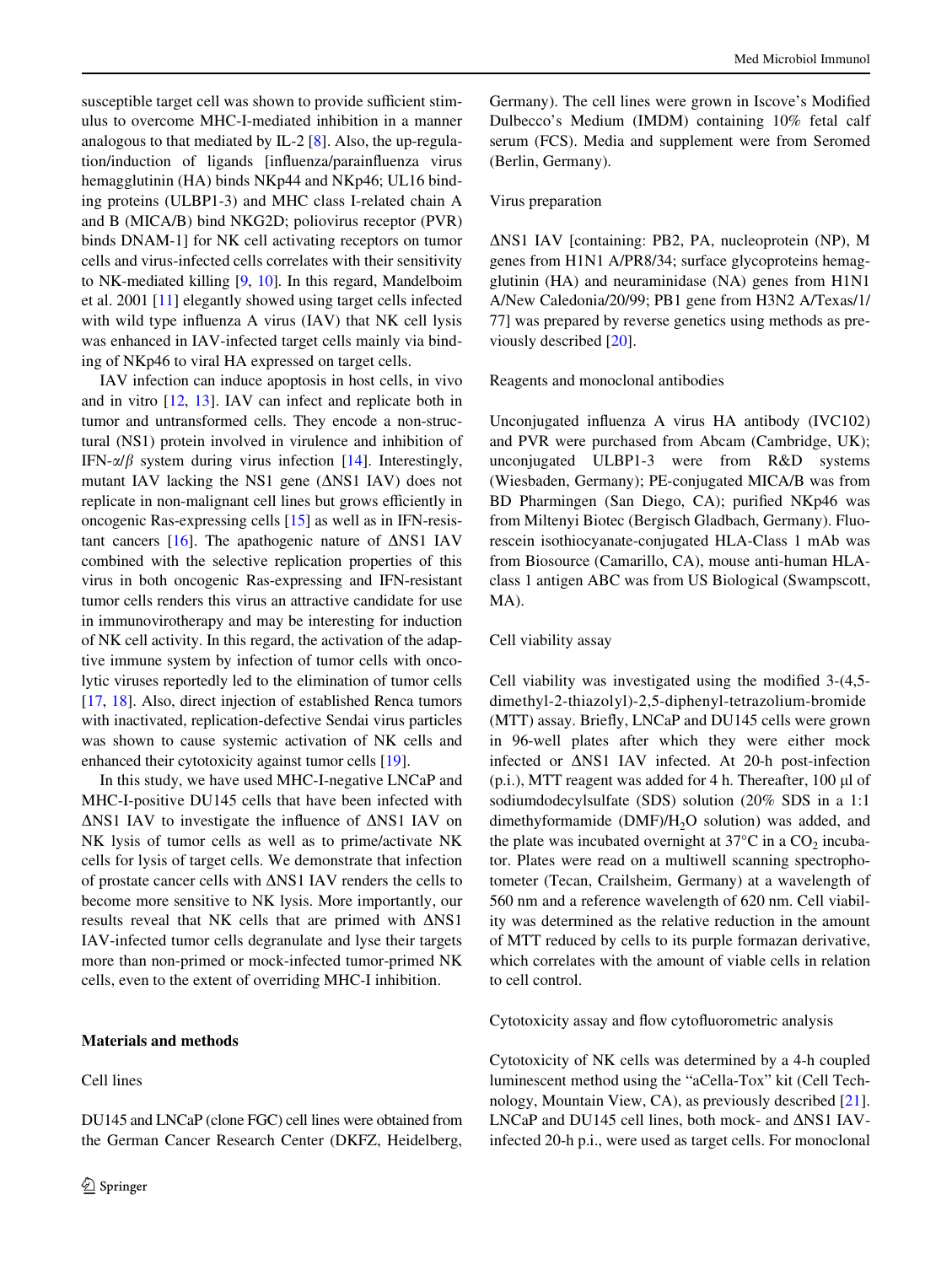antibody (mAb) blocking experiments, 10 µg/ml of the corresponding purified mAb was used. Flow cytometry (FACS Calibur; Becton Dickinson, Mountain View, CA) was used for cell surface expression analysis, while cellular DNA content was measured using propidium iodide staining [\[22](#page-8-15)]. In case of unconjugated antibodies, PE-conjugated isotypespecific goat anti-mouse second reagent (R&D Systems, Wiesbaden, Germany) was used.

## Polyclonal NK cell preparation

Human peripheral blood mononuclear cells were isolated from the blood of healthy volunteers by Ficoll–Hypaque centrifugation followed by separation using the MACS NK cell isolation kit II (Miltenyi Biotec, Bergisch Gladbach, Germany) according to manufacturer's protocol. Flow cytometric analysis to determine purity of NK cells showed that more than 95% of the cells were  $CD56 + CD3 - (not)$ presented).

# Immune staining

LNCaP and DU145 cells grown on culture flasks were mock or  $\Delta$ NS1 IAV infected. Twenty-h p.i. cells were fixed with ice-cold acetone/methanol for 15 min at room temperature and blocked with blocking solution for 30 min at 37°C. Thereafter, cells were stained for 1 h at 37°C with mouse anti-influenza A mAb  $(1:1,500$  dilution) (Millipore; Schwalbach, Germany) for the detection of NP antigen. Cells were then washed and incubated in Biotin-SP-conjugated AffiniPure  $F(ab')_2$ -fragment goat anti-mouse IgG (1:1,000 dilution) (Jackson ImmunoResearch, West Grove, PA) for 45 min at 37°C. After incubation, cells were washed again and incubated in a streptavidin–peroxidase conjugate (1:3,000 dilution) (Calbiochem; Darmstadt, Germany) for 30 min at 37°C. After washing, cells were incubated for 10 min in AEC substrate, washed and photographed.

# NK cell priming

LNCaP and DU145 cell lines, both mock- and  $\Delta$ NS1 IAVinfected 20-h p.i,, were cocultured with resting NK cells for 3 h at 37°C. After this period, the primed NK cells were separated from the coculture using CD56 microbeads (Miltenyi Biotec). Separated cells were used for cytotoxicity experiments against target cells.

## NK cell degranulation experiment

After 3-h priming of NK cells with mock- or virus-infected prostate cancer cell lines, NK cells were stimulated by mAb cross-linking as previously described [\[23](#page-8-16), [24\]](#page-8-17). Briefly, cells

were labeled with 1 µg/ml appropriate mAbs for 30 min at  $4^{\circ}$ C. After washing, cells were stimulated with 10  $\mu$ g/ml AffiniPure  $F(ab')$ , fragment goat anti-mouse IgG (Jackson ImmunoResearch, West Grove, PA, USA) for 5 min at 37°C. Reaction was stopped with ice-cold PBS. After overnight incubation at 37°C, supernatants were collected for analysis and quantification of granule release by ELISA assay (Perforin/Granzyme B-ELISA kit, Diaclone Research, Besancon Cedex, France) according to manufacturer's instructions. Additionally, after 3-h priming of NK cells with mock- or virus-infected prostate cancer cell lines, primed and non-primed NK cells were cocultured with LNCaP for a further 4 h. Supernatants were collected for analysis and quantification of granule release by ELISA assay.

## Western blot

After 30-min priming of NK cells with mock- or virusinfected prostate cancer cell lines, Western blot analysis was performed as previously described  $[25]$  $[25]$ . Briefly, cell lysates were subjected to SDS–PAGE before transfer to nitrocellulose membranes (Schleicher and Schuell, Dassel, Germany) using the Mini-Protean II system (Bio-Rad, Munich, Germany). After transfer, blots were blocked in tris-buffered saline (TBS) blocking buffer containing  $3\%$ bovine serum albumin for 1 h at room temperature to saturate the non-specific protein-binding sites on the nitrocellulose membrane. The following primary rabbit polyclonal Abs were used: ERK1/2, phospho-ERK1/2, all from cell signaling (Beverly, MA, USA); mouse polyclonal beta actin Ab was from Sigma–Aldrich (Taufkirchen, Germany). The blots were incubated overnight with the primary Ab diluted in TBS at 4°C with gentle agitation. Following a 1-h incubation period with peroxidase-conjugated secondary Ab at room temperature, visualization was performed by enhanced chemiluminescence using a commercially available kit (Amersham, Liverpool, UK).

## Measurement of IFN- $\gamma$  production

A total of  $2 \times 10^4$  target cells (mock-infected and  $\Delta$ NS1 IAV-infected DU145 and LNCaP cells; 20-h p.i.) were cocultured with  $1 \times 10^5$  NK cells for 24 h. For mAb blocking, HA or IgG Ab was added to the target cells 1 h prior coculture with NK cells. NK cells alone or mockinfected and NS1 IAV-infected DU145 and LNCaP were used as control.  $\triangle$ NS1 IAV directly infected  $1 \times 10^5$ NK cells. Supernatants were collected and tested for the production of IFN- $\gamma$ . The amounts of IFN- $\gamma$  were determined using the Quantikine Human IFN- $\gamma$  ELISA kit (R&D Systems, Wiesbaden, Germany) according to manufacturer's protocol.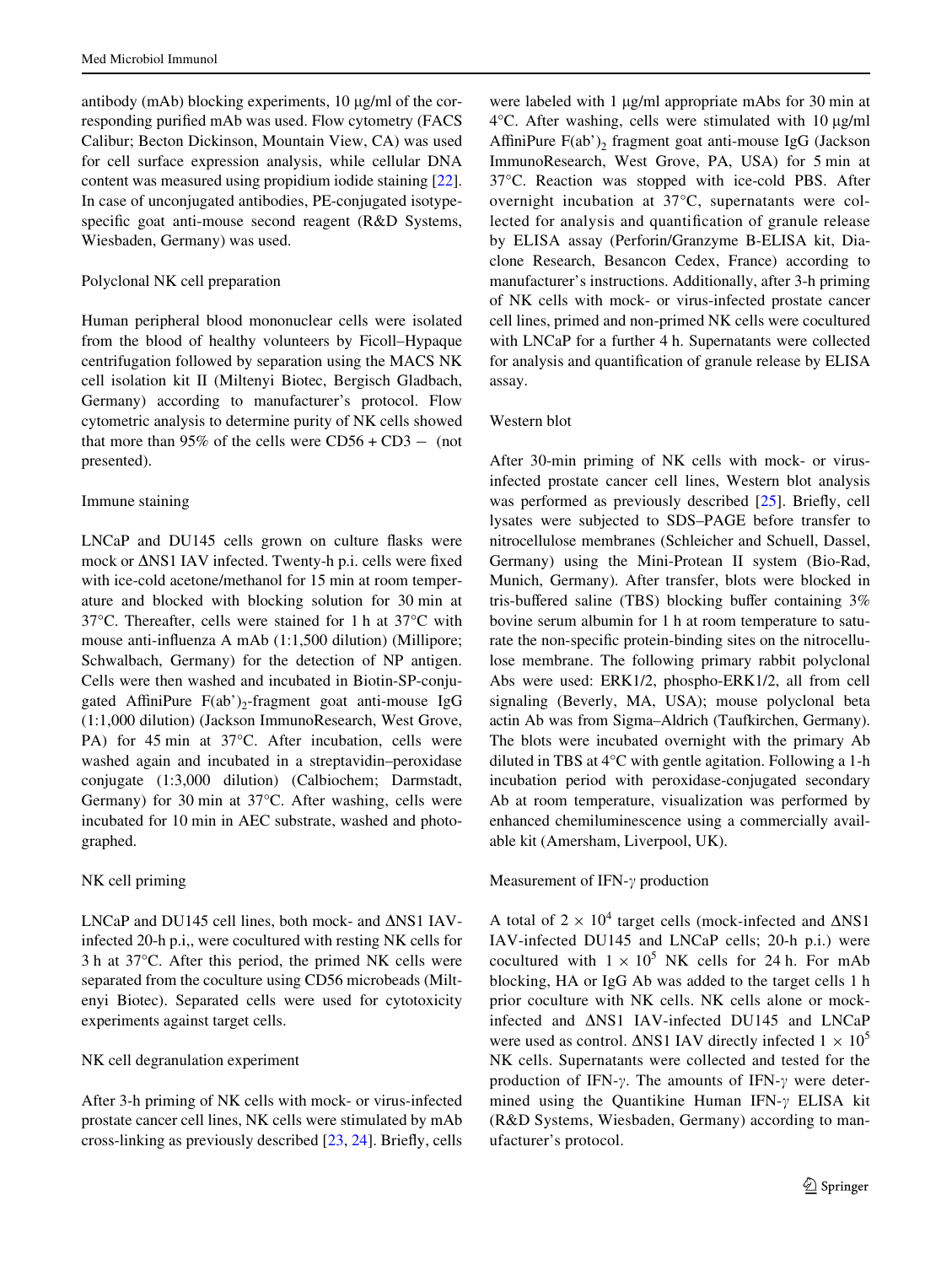# **Statistics**

Values presented are the mean  $\pm$ SE of mean (SEM) of at least three experiments.

## **Results**

Influence of  $\Delta$ NS1 IAV infection on cell viability and cell cycle progression of LNCaP and DU145 cells

Oncolytic properties of  $\Delta$ NS1 IAV were tested by MTT on DU145 and LNCaP cells infected at different multiplicity of infection (MOI) ranging from 0.02 to 200, (20-h p.i.). Results show that the percentage of viable cells decreases with increasing MOI. At MOI 2, no significant cell death occured in LNCaP-infected cells compared with over 30% cell death in DU145-infected cells. LNCaP-infected cells only showed significant cell death at MOIs  $20$  (12%) and 200 (47%). DU145 cells were almost completely eradicated  $(82\%$  cell death) at MOI 20 (Fig. [1a](#page-3-0)). The same percentage of viable cells was obtained for DU145 and LNCaP at MOIs 0.2 and 2, respectively. To further investigate the oncolytic effect of  $\Delta$ NS1 IAV, cell cycle analyses of mockinfected and NS1 IAV-infected LNCaP and DU145 cells (20-h p.i.) were performed to address whether  $\triangle$ NS1 IAV infection at MOI ranging from  $0.02$  to 2 modified their cell cycle. As shown in Fig. [1b](#page-3-0)  $\triangle$ NS1 IAV infection even at MOI 2 did not result in cell death of LNCaP cells. This is revealed as the fractional DNA content in the sub-G1 (M1) phase (indicates induction of cell death) of the cell cycle. There was, however, a G2/M (M4) block (17 vs. 13.9%, respectively, for NS1 IAV-infected LNCaP cells and mock-infected LNCaP cells). Moreover, infection with NS1 IAV at MOI 20 resulted in 19.3% and 85% cell death of LNCaP and DU145 cells, respectively. On the other



<span id="page-3-0"></span>Fig. 1 Cell viability and cell cycle progression of  $\Delta$ NS1 IAV-infected prostate cancer cells. LNCaP and DU145 cells were infected with NS1 IAV for 20 h at indicated MOI. Mock-infected LNCaP and DU145 cells were used as control. **a** Cell viability was determined by MTT. Percentage of viable cells was deduced from that of mockinfected cells (set to 100%). Results are representative of three different experiments. **b** Cell cycle was determined by staining cells with propidium iodide. M1, M2, M3 and M4 indicate sub-G1, G0/G1, S and

G2/M phases, respectively. *Values* indicate percentage of cells at the different phases. The percentages of cells in  $G0/G1$ , S and  $G2/M$  phases were deduced from the number of viable cells (set to 100%) after deducting the dead cells (sub-G1) from total gated cells. Results are representative of three different experiments. **c** Immune staining of infected cells for NP antigen expression using influenza A mAb. *Columns* indicate percentage of infected cells; *error bars* indicate  $\pm$ SEM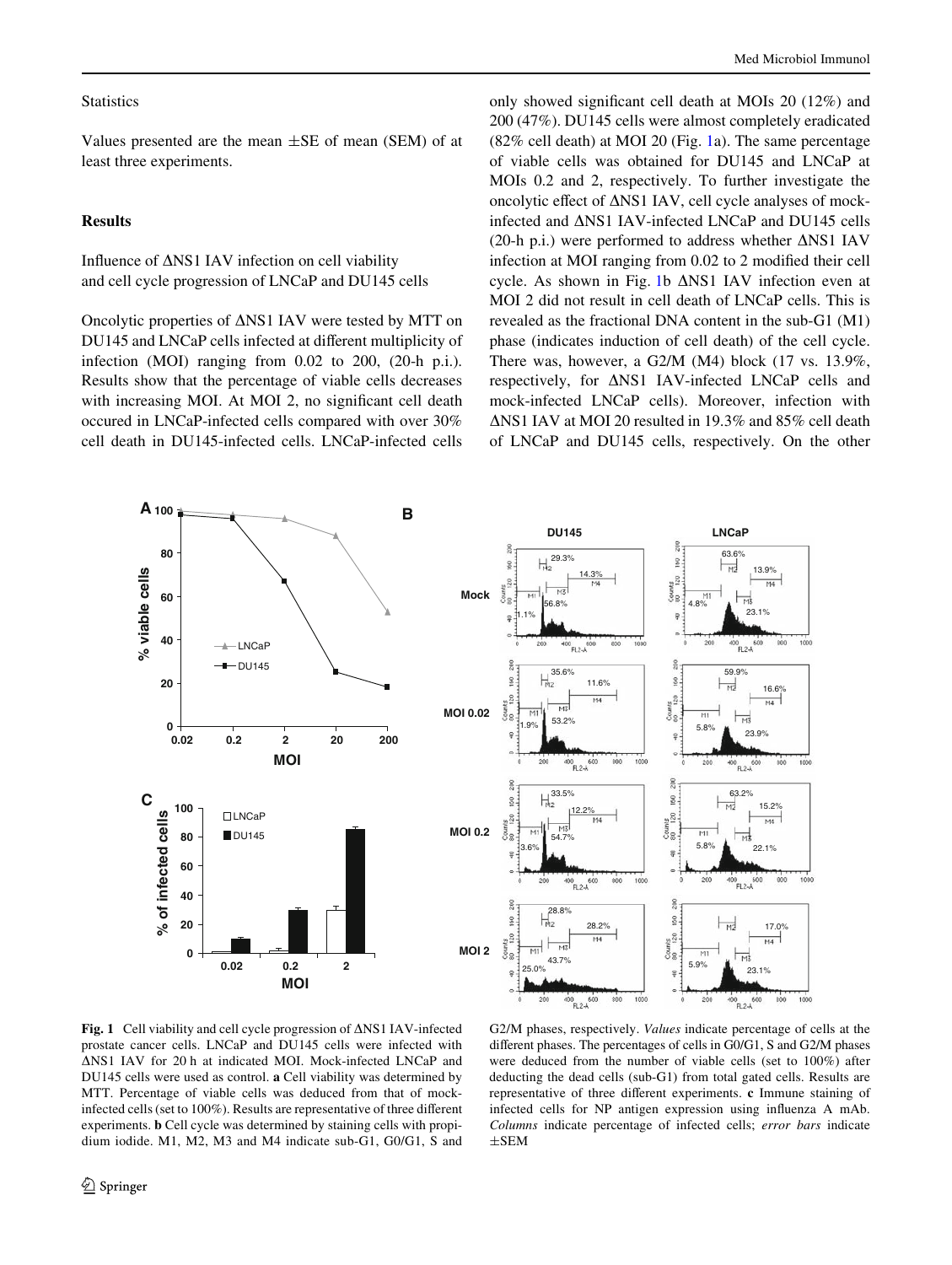hand, apoptotic cells in  $\Delta$ NS1 IAV-infected DU145 cells at MOI 2 represented 25% of the tumor population compared with 1.1% of mock-infected cells. Here, a G2/M (M4) block (28.2% vs. 14.3%, respectively, for  $\Delta$ NS1 IAVinfected DU145 cells and mock-infected DU145 cells) was observed. Infection of DU145 cells with  $\Delta$ NS1 IAV at MOI 0.2 resulted in minimal cell death  $(3.6\%)$  and no significant block in the cell cycle. Furthermore, immune staining of infected cells for influenza A antigen revealed that DU145 cells are highly permissive to infection by  $\Delta$ NS1 IAV, while LNCaP cells are less permissive to  $\Delta$ NS1 IAV infection. In cultures infected at MOI 2, 85% and 30% of DU145 and LNCaP were, respectively, infected (Fig. [1c](#page-3-0)). Based on the fact that comparable number (about 30%) of LNCaP and DU145 cells were infected by  $\Delta$ NS1 IAV at MOI 2 and 0.2, respectively, and that at these MOIs, similar percentage of viable LNCaP and DU145 cells occurred, MOI 2 for infection of LNCaP cells and MOI 0.2 for infection of DU145 cells were therefore used for further experiments.

# Infection of LNCaP but not DU145 cells with  $\Delta$ NS1 IAV enhances NK cell cytolytic activity

A 4-h cytolytic experiment to determine NK cell lysis of virus-infected and mock-infected LNCaP and DU145 cells 20-h p.i. was performed. NK cells were observed to more efficiently kill  $\Delta$ NS1 IAV-infected LNCaP cells than mockinfected LNCaP cells in an E/T ratio dependent manner (32 vs.80%, E/T 5:1; 52 vs. 93%, E/T 10:1, respectively, for mock-infected LNCaP cells and  $\triangle$ NS1 IAV-infected LNCaP cells; Fig. [2](#page-4-0)a). On the other hand, DU145 cells were resistant to NK cell lysis. Infection of DU145 cells with  $\Delta$ NS1 IAV did not increase their sensitivity to NK cell lysis (Fig. [2](#page-4-0)b).



<span id="page-4-0"></span>Fig. 2 Influence of  $\triangle$ NS1 IAV infection of prostate cancer cells on NK cell cytotoxicity. (**a** and **b**) LNCaP and DU145 cells were infected with  $\Delta$ NS1 IAV for 20 h at MOI 2 and 0.2, respectively. Primary NK cells from healthy donors were used in a 4-h NK cell cytotoxicity assay against mock-infected and virus-infected target cells at indicated effector to target (E/T) ratios. *Columns* represent means of triplicate of one representative experiment; *error bars* indicate  $\pm$ SEM. One representative of at least three different experiments is shown

Ligand expression pattern in  $\Delta$ NS1 IAV-infected and uninfected LNCaP and DU145 cells

Natural killer (NK) cells destroy virus-infected cells and tumor cells partly by recognizing on target cells the diminished expression of major histocompatibility complex class I (MHC-I) molecules, which normally interact with killer inhibitory receptors (KIR) on the NK cell surface  $[2-7]$  $[2-7]$ . NK cells also express triggering receptors like NKp30,  $NKp44$ ,  $NKp46$  and  $NKG2D$  [\[7](#page-8-0)] that are specific for non-MHC ligands expressed on target cells. Based on these, the expression pattern of ligands for NK cell triggering receptors as well as ligands for the NK cell inhibitory receptor (MICA/B, ULBP1-3, PVR, HA, and MHC-I) in LNCaP and DU145 cells was investigated. The results obtained show that viral infection of LNCaP and DU145 cells induces no changes in the ligand expression pattern for activating NK cell receptor, except for induction of HA expression (Fig. [3](#page-5-0)a and b). LNCaP expressed very little or no MHC-I, which was also not influenced by viral infection (Fig. [3c](#page-5-0)). On the other hand, DU145 cells were seen to express high amounts of MHC-I on their surface. Infection of DU145 cells with  $\Delta$ NS1 IAV resulted in increased MHC-I expression (relative expression:  $171 \pm 5$  for  $\Delta$ NS1 IAV-infected DU145 cells and  $98 \pm 2$  for mock-infected DU145 cells; Fig. [3d](#page-5-0)). Taken together, the results indicate that infection of prostate cancer cell lines with  $\triangle$ NS1 IAV leads to the induction of HA expression on the cell surface of infected cells and increases the expression of MHC-I on cells that already express NK cell inhibitory receptor ligand.

Possible mechanism of enhanced NK cell killing of IAV-infected prostate cancer cells

In order to verify whether influenza virus HA was responsible for the enhanced NK lysis, NKp46 expression on NK cells as well as HA expression on prostate cancer cells was blocked using mAbs. Results obtained indicate that blocking HA on virus-infected LNCaP cells reduced the enhanced killing from 79 to 36%, while a slight increase rather than inhibition of NK cell lysis was observed in mock-infected LNCaP cells (from 30 to 37%) upon HA blocking. This slight increase is non-specific since blocking mock-infected LNCaP cells with control IgG Ab showed similar result (from 30 to 35%). NKp46 blocking on NK cells also inhibited lysis of both virus-infected and mockinfected LNCaP cells from 79 and 30 to 34 and 14%, respectively (Fig. [4](#page-5-1)a). DU145 cells expressed high levels of MHC-I and were resistant to NK cell killing. Since NK cell killing is regulated by a balance of inhibitory and activating receptors, MHC-I expression was blocked with mAb to see if NK cell killing may be attained. Accordingly, NK cells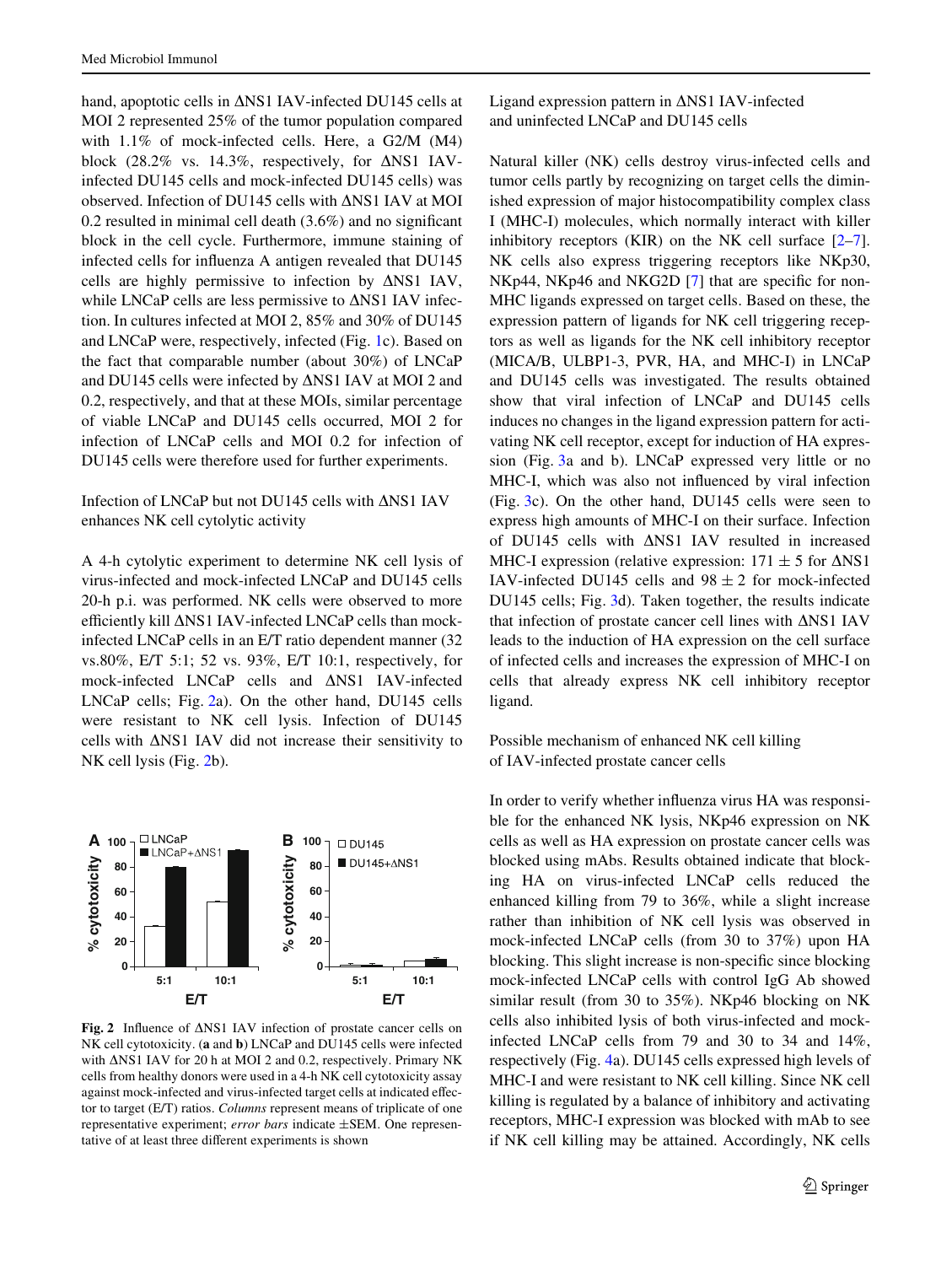

<span id="page-5-0"></span>**Fig. 3** Ligand expression pattern of prostate cancer cells. Flow cytometric analysis for the expression of indicated NK cell activating receptors in mock-infected and NS1 IAV-infected **a** LNCaP, at MOI 2 for 20 h **b** DU145 at MOI 0.2 for 20 h. *Columns* represent means of triplicate of one representative experiment; error bars indicate  $\pm$ SEM. Expression of NK cell inhibitory receptor ligand, MHC-I in **c** LNCaP, **d** DU145. *Empty histograms* show isotype control, *gray scale-filled* histograms show mock-infected cells, black scale-filled histograms show  $\Delta$ NS1 IAV-infected cells. One representative of at least five separate experiments is shown



<span id="page-5-1"></span>**Fig. 4** Possible mechanism of enhanced NK cell killing of IAVinfected prostate cancer cells. **a** LNCaP and **b** DU145 cells were infected with  $\Delta$ NS1 IAV for 20 h at MOI 2 and 0.2, respectively. Cells were treated with indicated mAb prior to coculture with primary NK cells. IgG isotype control Ab was used as negative control. A 4-h NK cell cytotoxicity assay against mock-infected and virus-infected target cells at indicated E/T ratios. Columns represent means of triplicate of one representative experiment; error bars indicate  $\pm$ SEM

were able to lyse DU145 cell upon MHC-I blocking, with enhanced lysis observed in virus-infected DU145 cells (42 vs 61%, Fig. [4](#page-5-1)b). Combined blocking of MHC-I and HA on the virus-infected DU145 cells resulted in lysis inhibition (Fig. [4b](#page-5-1)). These results indicate that infection of prostate cancer cells with  $\Delta$ NS1 IAV enhances NK cell killing of target cells possibly through the viral-induced HA expression.

NK cells primed with  $\Delta$ NS1 IAV-infected tumor cells overcome MHC-I inhibition

Two NK evasion strategies have been described for tumor cells, namely the prevention of priming (type 1 evasion) and failure to trigger (type 2 evasion) [[8\]](#page-8-1). Most NK-resistant cell lines are type 1 and fail to prime resting NK cells but are lysed by IL-2-primed NK cells [\[8](#page-8-1)]. Since DU145 cells are effectively lysed by IL-2-primed NK cells (Fig.  $5$ ), we hypothesized that DU145 cells may either fail to prime and/or trigger resting NK cells. To investigate this hypothesis, we primed NK cells by coculturing resting NK cells with mock or  $\triangle$ NS1 IAV-infected LNCaP and mock or NS1 IAV-DU145 cells for 3 h. After 3 h of coculture, about 50% of NK cells were recovered from coculture with NS1 IAV-infected LNCaP or DU145 cells, while about 80% of NK cells were recovered from coculture with LNCaP or DU145 cells. The rest NK cells were retained in the immunological synapse. The recovered (primed) NK cells were used as effector cells in cytotoxicity experiments against DU145 and LNCaP targets. The results obtained show that NK cells primed with  $\Delta$ NS1 IAV-infected LNCaP cells resulted in 2.5- and 35-fold increased lysis of LNCaP and DU145 target cells, respectively, while NK cells primed with  $\Delta$ NS1 IAV-infected DU145 cells resulted in 2.2- and 14-fold increased lysis of LNCaP and DU145 target cells, respectively, when compared to resting NK cells. Priming of NK cells with mock-infected LNCaP/DU145 did not enhance NK lysis of target cells (Fig. [5a](#page-5-2) and b).



<span id="page-5-2"></span>Fig. 5 NK cells primed with  $\Delta$ NS1 IAV-infected tumor cells overcome MHC-I inhibition. NK cells were cocultured (primed) with mock-infected or NS1 IAV-infected **a** LNCaP and **b** DU145 cells for 3 h. After 3-h coculture, non-primed resting NK cells (control), tumorprimed NK cells were used for cytotoxicity experiments against LNCaP and DU145 target cells. IL-2 activated NK cells were used as positive control. For blocking experiments, NS1 IAV-infected cells were incubated with HA or isotype control (IC) mAb for 1 h prior to coculture with NK cells. Columns represent means of duplicate of one representative experiment; error bars indicate  $\pm$ SEM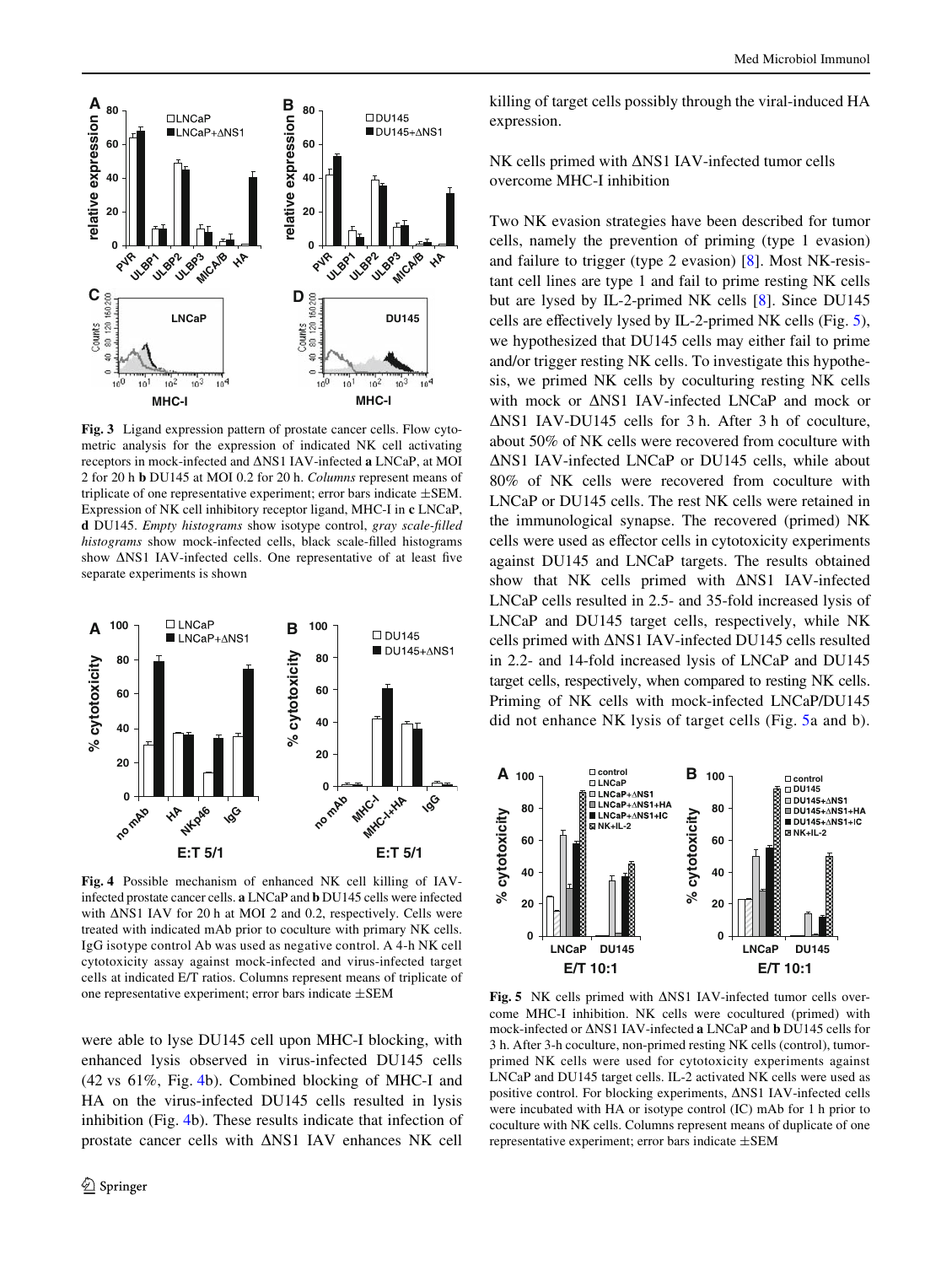

<span id="page-6-0"></span>Fig. 6 NK cells primed with  $\Delta$ NS1 IAV-infected tumors degranulate more rapidly than non-primed or those primed with mock-infected tumor cells. **a** NK cells were cocultured (primed) with mock-infected or  $\Delta$ NS1 IAV-infected LNCaP for 30 min. Primed NK cells were collected from coculture and purified using CD56 microbead. Proteins were isolated from NK cells and analyzed by Western blot for ERK activation.  $\bf{b}$  NK cells primed with mock-infected or  $\Delta$ NS1 IAV-

Blocking of  $\Delta$ NS1 IAV-infected LNCaP cells with HA before NK coculture inhibited lysis. This indicates that  $\Delta$ NS1 IAV induces the ability of prostate cancer cells to prime and trigger NK cells for enhanced lysis of NKsensitive (LNCaP) and NK-resistant (DU145) targets in a HA-dependent fashion.

NK cells primed with  $\Delta$ NS1 IAV-infected tumors degranulate more rapidly than non-primed or those primed with mock-infected tumor cells

The ligation of NK cells with their targets is known to rapidly cause a transient activation of ERK, which apparently control lytic granule movement  $[26]$ . To study this phenomenon, Western blot experiments were performed after 30 min coculture of mock- or NS1 IAV-infected LNCaP cells with resting NK cells. Resting NK cells were used as control. The results obtained show a stronger ERK phosphorylation in NK cells primed with  $\Delta$ NS1 IAV-infected LNCaP cells than in mock-infected LNCaP-primed or con-

infected LNCaP cells were cocultured for 4 h with LNCaP target. Afterward, supernatant was collected and analyzed by ELISA for granule release. Non-primed NK cells were used as control. **c** Perforin and **d** granzyme B release following mAb cross-linking of NK cell receptors in non-primed NK control as well as in NK cells primed for 3 h with mock-infected and  $\Delta$ NS1 IAV-infected LNCaP cells. Columns represent means of duplicate of one representative experiment

a. NKG2O

α**-CD16**

**0**

**0**

no mAbo

α**-NKp30**

**a-NKp46** 

**Perforin Granzyme**

**control LNCaP**

**■ LNCaP+**∆NS1

**B**

**control LNCaP**

LNCaP+ANS1

trol NK cells (Fig.  $6a$ ). We also verified whether enhanced ERK phosphorylation correlated with granule release. For this purpose, NK cells were primed for 3 h as described and cocultured with LNCaP for a further 4 h. Supernatants were collected and analyzed for granule release. The results reveal that NK cells primed with  $\triangle$ NS1 IAV-infected LNCaP cells clearly released more perforin and granzyme B granules than control NK cells or NK cells primed with mock-infected LNCaP cells (Fig. [6b](#page-6-0)). The activation of ERK by NK cell activating receptors like NKp46 and CD16 was reported to play a pivotal role in NK cell cytotoxicity and granule polarization [\[22](#page-8-15)]. The NK cell activating receptors that might have been activated upon NK cell priming were therefore studied. For this, following 3-h priming of NK cells, perforin and granzyme B release after stimulation of primed and control NK cells with mAb as described was analyzed. Stimulation of NK cells with NKp46, a receptor for HA expressed on  $\Delta$ NS1 IAV-infected cells, specifically mediated enhanced granule release in  $\Delta$ NS1 IAV-infected LNCaP cells (Fig. [6](#page-6-0)c and d).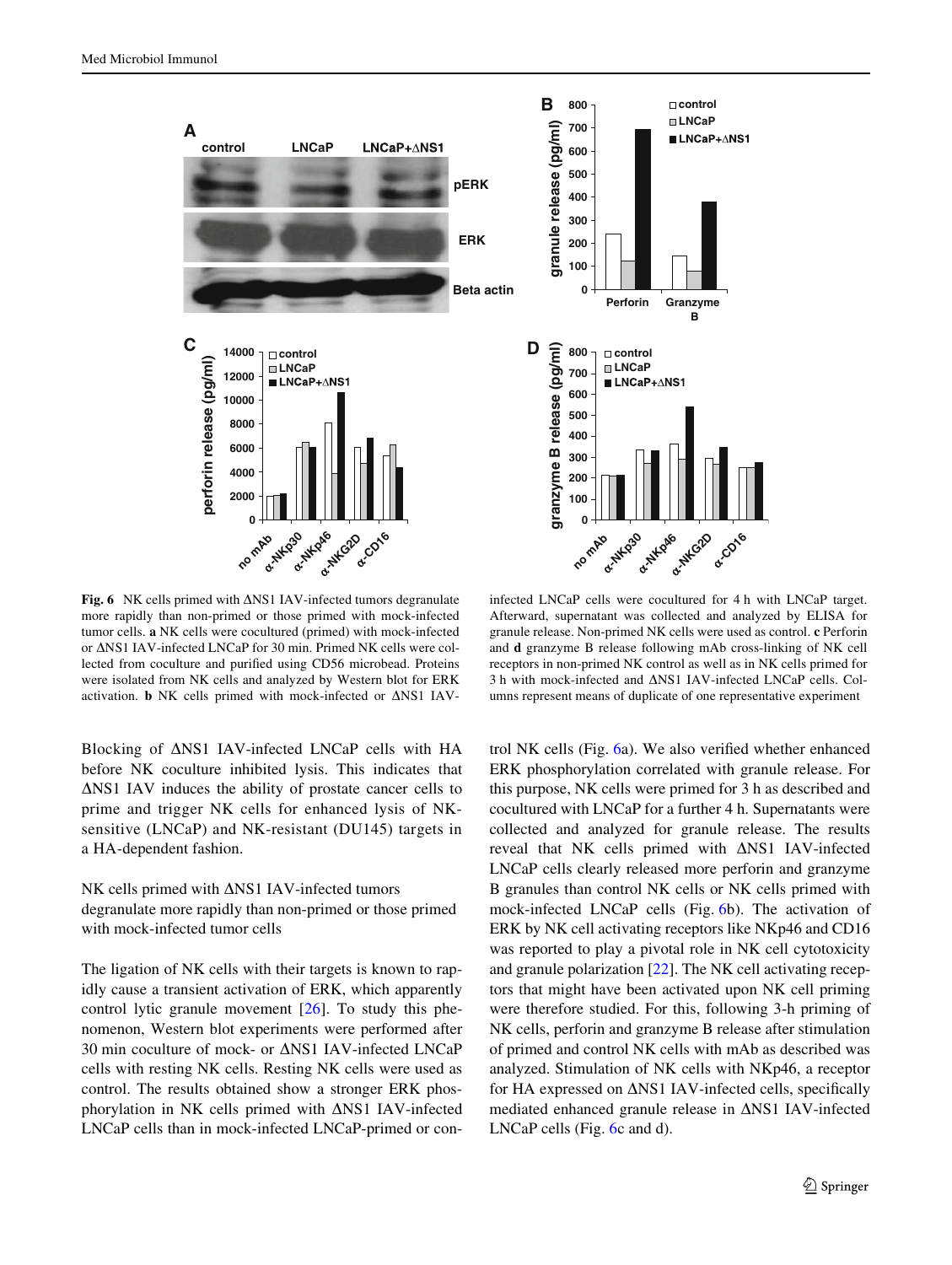#### **Discussion**

The activation of the immune system, with particular reference to T cells, by infection of LNCaP cells with oncolytic influenza virus expressing truncated NS1 protein was reported to eliminate tumor cells  $[27]$  $[27]$ . The influence of oncolytic influenza virus on NK cell killing of prostate cancer cells was investigated for the first time in the present study. LNCaP cells infected with  $\Delta$ NS1 IAV showed enhanced lysis by NK cell when compared to mockinfected LNCaP cells. Blocking HA expression inhibited lysis of  $\Delta$ NS1 IAV-infected LNCaP cells. Blocking NKp46 on NK cells inhibited lysis of both NS1 IAV-infected and mock-infected LNCaP cells. This indicates that apart from HA, other yet unidentified cellular ligands for NKp46 are expressed by prostate cancer cells in addition to the NKG2D ligands, ULBP1-3. On the other hand, both mockinfected and  $\Delta$ NS1 IAV-infected DU145 cells were resistant to NK cell lysis as they express high levels of MHC-I, with  $\triangle$ NS1 IAV infection further increasing MHC-I expression. Blocking MHC-I expression on DU145 cells rendered them sensitive to NK cell lysis and significantly enhanced lysis was observed for  $\Delta$ NS1 IAV-infected DU145 cells. The combined blocking of MHC-I and HA in DU145 cells inhibited the enhanced NK cell lysis of  $\Delta$ NS1 IAV-infected DU145 cells to levels comparable to that observed for blocking MHC-I alone.

This is in concordance with previous studies demonstrating that cells infected with wild-type IAV are more sensitive to NK lysis in an HA-dependent manner [[11\]](#page-8-4) and that different IAV isolates considerably differ in their ability to stimulate NK cell through HA binding [[28](#page-8-21)]. Interestingly, it was suggested that evolutionary changes (which occurred concurrently with the acquisition of two new potential glycosylation site motifs in HA) observed in HA receptor binding properties of H3N2 viruses may be associated with a reduction in their ability to activate NK cells [[28\]](#page-8-21). This knowledge may be valuable to construct novel oncolytic IAV that exert enhanced activity to stimulate NK cells.

Lytic activity of resting NK cells may be induced by tumor targets in two steps, namely priming and triggering [\[8](#page-8-1), [29\]](#page-8-22). Consequently, NK evasion strategies for tumor cells depend largely on the prevention of priming (type 1 evasion) and/or failure to trigger (type 2 evasion) [[8\]](#page-8-1). North et al. 2006 [\[8](#page-8-1)] proposed that the activation through interaction with a susceptible target cell may provide sufficient stimulus to overcome MHC-I-mediated inhibition in a manner analogous to that mediated by IL-2. The particularly used NK-resistant acute lymphoid leukemia cell line (CTV-1) was able to prime but failed to trigger resting NK cells. The resultant activated NK cells were shown to lyse a broad spectrum of tumor cells [[8](#page-8-1)].

LNCaP cells used in the present study were able to both prime and trigger resting NK cells for target cell lysis. The infection of LNCaP cells with  $\Delta$ NS1 IAV further enhanced lytic activity of NK cells. However, due to considerable overlap between mechanisms involved in priming and triggering, it was difficult to determine at which step virus infection influenced NK cell activation. In fact, ligands on the surface of CTV-1 cells had to activate/up-regulate CD69, a known triggering receptor on the surface of NK cells, to prime NK cells for lysis of tumor targets [\[8](#page-8-1)]. DU145 cells exerted type 1 evasion (fail to prime) but possessed the ability to trigger lytic activity of IL-2-stimulated NK cells. DU145 cells infected with  $\Delta$ NS1 IAV were able to prime and trigger resting NK cells through binding of virus HA to NKp46, another triggering receptor on the surface of resting NK cells. It is worthy to mention that priming of NK cells with either mock- or  $\Delta$ NS1 IAV-infected LNCaP/DU145 did not change surface expression of NK cell activating and inhibitory receptors or intracellular expression of perforin and granzyme B. The increased lysis of target cells by NK cells primed with  $\Delta$ NS1 IAV-infected tumor cells was associated with a rapid ERK activation and increased perforin and granzyme B granule release. Also, the enhanced perforin and granzyme B granule release was specifically mediated by NKp46.

Although it is not altogether new that HA can enhance lysis of virus-infected target cells by NK cells as well as activate NK cells directly [[30–](#page-8-23)[32\]](#page-8-24), we have shown for the first time in the context of NK cell priming that the interaction of HA with NKp46 following pre-incubation of NK cells with  $\Delta$ NS1 IAV-infected tumor cells stimulates NK cells to override MHC-I inhibitory signals.

 $\triangle$ NS1 IAV is currently being evaluated as an anti-influenza vaccine in clinical phase II trials with early results showing no side effects  $[33]$  $[33]$ . The results presented in this report introduce a new perspective for the use of oncolytic  $\Delta$ NS1 IAV in combination with NK cells for prostate cancer treatment.

**Acknowledgment** The authors gratefully acknowledge the support by the organization "Hilfe für krebskranke Kinder, Frankfurt/Main e.V.", by the foundation "Frankfurter Stiftung für krebskranke Kinder der Hilfe für krebskranke Kinder Frankfurt e.V.", and by the European Commission-funded Co-operative Research and Specific Targeted Research Projects; COOP-CT-2004, Contract Nr. 512864 and LSHB-CT-2004, Contract Nr. 512054, respectively.

#### **References**

- <span id="page-7-0"></span>1. Moretta L, Bottino C, Pende D, Vitale M, Mingari MC, Moretta A (2005) Human natural killer cells: molecular mechanisms controlling NK cell activation and tumour cell lysis. Immunol Lett 100:7–13
- <span id="page-7-1"></span>2. Lanier LL (1998) NK cell receptors. Annu Rev Immunol 16:359– 393